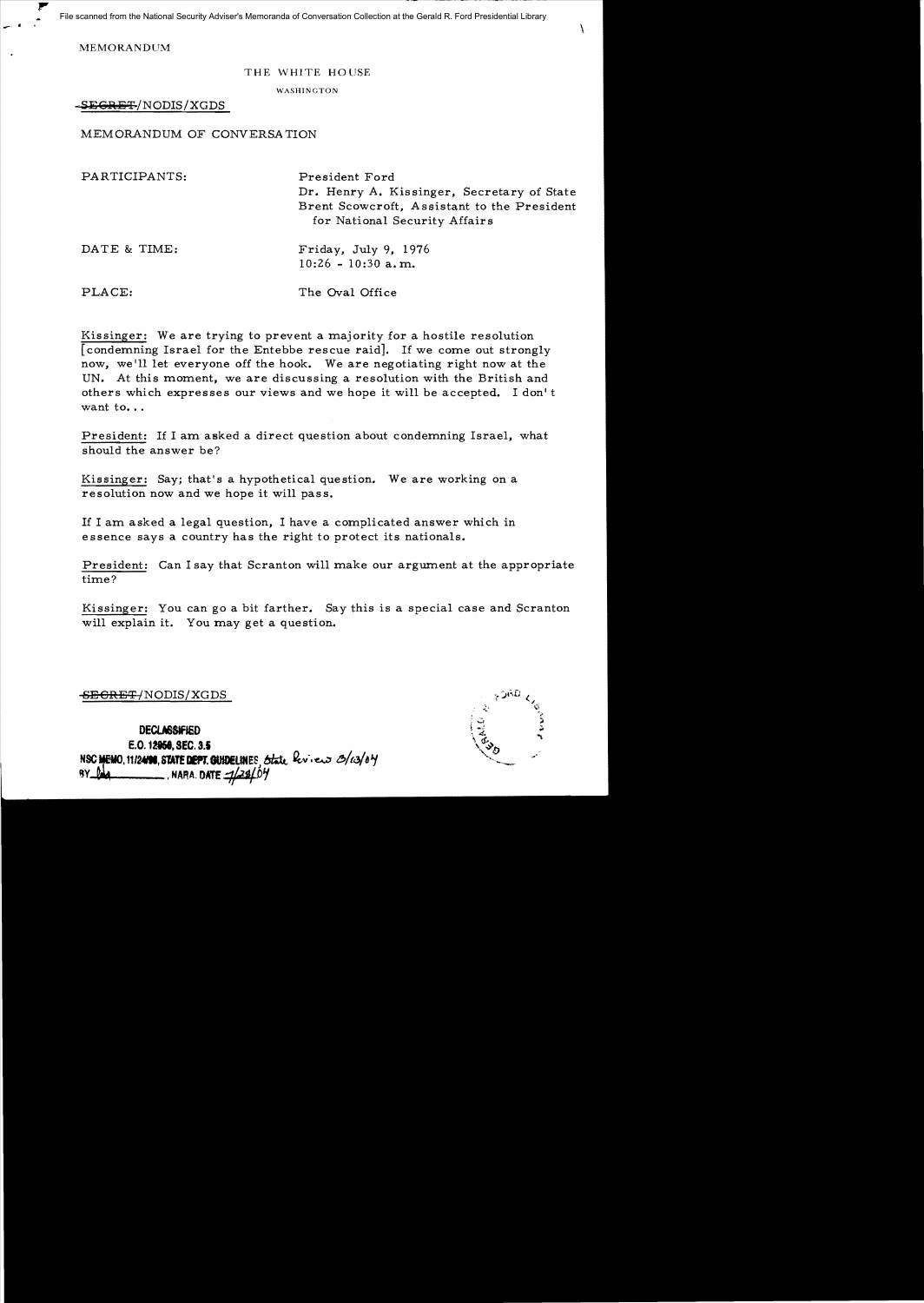## $S_{\text{B} \text{ER} \text{ET}}/ \text{NODIS} / \text{XGDS}$  - 2 -

7

The microwave issue is coming up again. We are going to say that it is a very complicated issue. We have reduced it to infinitesimal levels. These improvements were achieved by unilateral action and by protests to the Soviet Union. We have studied this carefully. Jamming is an option we retain.



 $S$ B $R$ E $\leftarrow$ / NODIS/XGDS